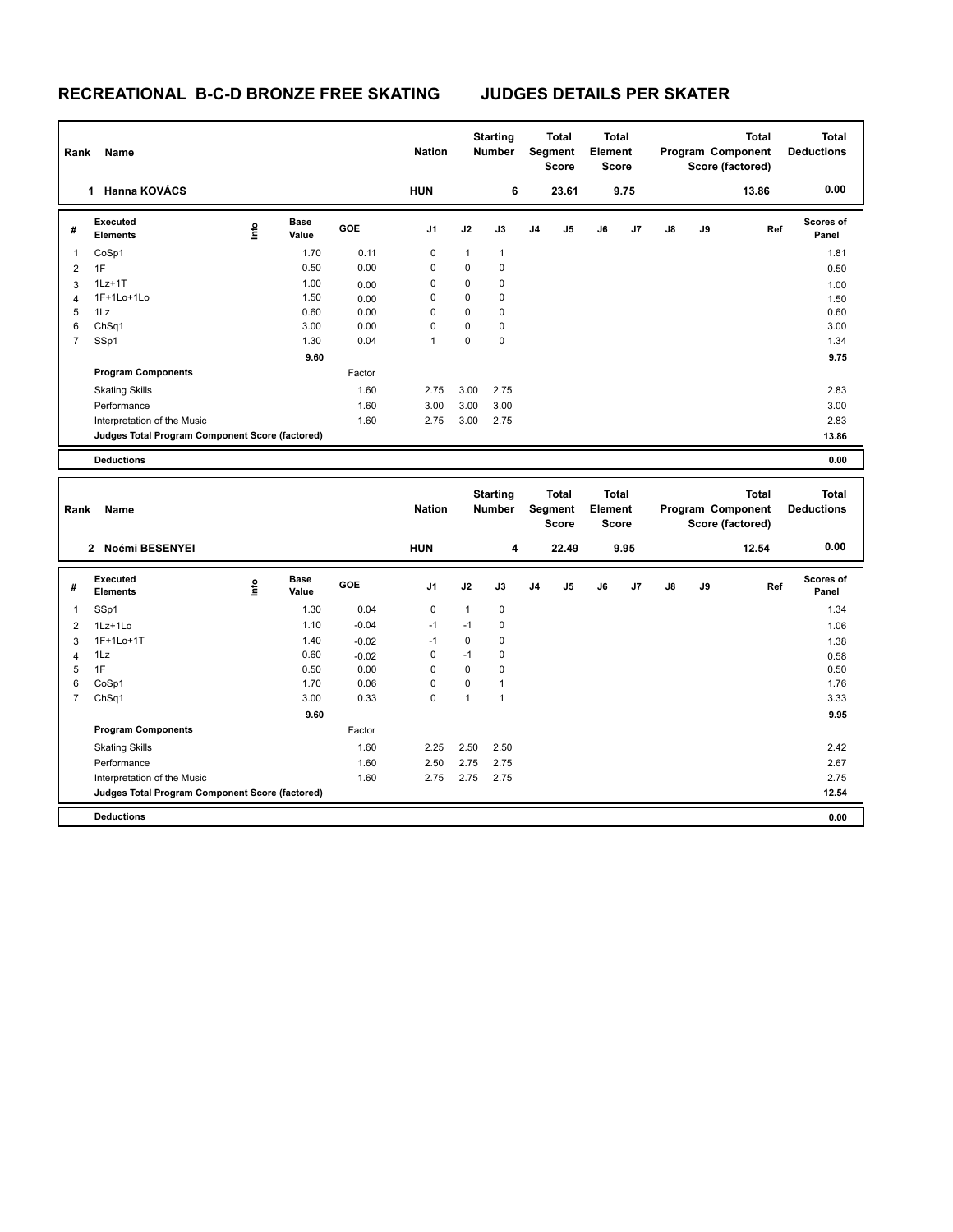| <b>Name</b><br>Rank |                                                 |             |                      | <b>Nation</b> |                | <b>Starting</b><br>Number |             | Total<br>Segment<br>Score |                | Total<br>Element<br><b>Score</b> |      |               | <b>Total</b><br>Program Component<br>Score (factored) | <b>Total</b><br><b>Deductions</b> |                    |
|---------------------|-------------------------------------------------|-------------|----------------------|---------------|----------------|---------------------------|-------------|---------------------------|----------------|----------------------------------|------|---------------|-------------------------------------------------------|-----------------------------------|--------------------|
|                     | 3 Zoé OLLÉ                                      |             |                      |               | <b>HUN</b>     |                           | 3           |                           | 21.78          |                                  | 8.45 |               |                                                       | 13.33                             | 0.00               |
| #                   | Executed<br><b>Elements</b>                     | <u>info</u> | <b>Base</b><br>Value | GOE           | J <sub>1</sub> | J2                        | J3          | J <sub>4</sub>            | J <sub>5</sub> | J6                               | J7   | $\mathsf{J}8$ | J9                                                    | Ref                               | Scores of<br>Panel |
|                     | 1S                                              |             | 0.40                 | 0.00          | 0              | 0                         | 0           |                           |                |                                  |      |               |                                                       |                                   | 0.40               |
| $\overline{2}$      | 1Lz+1Lo                                         |             | 1.10                 | 0.04          | 1              | 1                         | $\mathbf 0$ |                           |                |                                  |      |               |                                                       |                                   | 1.14               |
| 3                   | CoSpBV                                          |             | 1.13                 | $-0.08$       | $-2$           | $\Omega$                  | 0           |                           |                |                                  |      |               |                                                       |                                   | 1.05               |
| $\overline{4}$      | $1F+1Lo$                                        |             | 1.00                 | 0.00          | 0              | $\Omega$                  | $\mathbf 0$ |                           |                |                                  |      |               |                                                       |                                   | 1.00               |
| 5                   | <b>USpB</b>                                     |             | 1.00                 | $-0.07$       | $-1$           | 0                         | $-1$        |                           |                |                                  |      |               |                                                       |                                   | 0.93               |
| 6                   | $1Lz+1T*$                                       | $\star$     | 0.60                 | 0.00          | 0              | $\mathbf 0$               | 0           |                           |                |                                  |      |               |                                                       |                                   | 0.60               |
| $\overline{7}$      | ChSq1                                           |             | 3.00                 | 0.33          | 1              | 1                         | 0           |                           |                |                                  |      |               |                                                       |                                   | 3.33               |
|                     |                                                 |             | 8.23                 |               |                |                           |             |                           |                |                                  |      |               |                                                       |                                   | 8.45               |
|                     | <b>Program Components</b>                       |             |                      | Factor        |                |                           |             |                           |                |                                  |      |               |                                                       |                                   |                    |
|                     | <b>Skating Skills</b>                           |             |                      | 1.60          | 3.00           | 2.75                      | 2.50        |                           |                |                                  |      |               |                                                       |                                   | 2.75               |
|                     | Performance                                     |             |                      | 1.60          | 3.00           | 3.00                      | 2.50        |                           |                |                                  |      |               |                                                       |                                   | 2.83               |
|                     | Interpretation of the Music                     |             |                      | 1.60          | 3.00           | 2.75                      | 2.50        |                           |                |                                  |      |               |                                                       |                                   | 2.75               |
|                     | Judges Total Program Component Score (factored) |             |                      |               |                |                           |             |                           |                |                                  |      |               |                                                       |                                   | 13.33              |
|                     | <b>Deductions</b>                               |             |                      |               |                |                           |             |                           |                |                                  |      |               |                                                       |                                   | 0.00               |

\* Invalid element

| <b>Name</b><br>Rank |                                                 |      |                      |        |                |             | <b>Starting</b><br><b>Number</b> |                | Total<br>Segment<br><b>Score</b> |    | <b>Total</b><br>Element<br><b>Score</b> |               |    | <b>Total</b><br>Program Component<br>Score (factored) | <b>Total</b><br><b>Deductions</b> |
|---------------------|-------------------------------------------------|------|----------------------|--------|----------------|-------------|----------------------------------|----------------|----------------------------------|----|-----------------------------------------|---------------|----|-------------------------------------------------------|-----------------------------------|
|                     | 4 Léna LAUDÁN                                   |      |                      |        | <b>HUN</b>     |             | 1                                |                | 21.72                            |    | 10.25                                   |               |    | 11.47                                                 | 0.00                              |
| #                   | Executed<br><b>Elements</b>                     | lnfo | <b>Base</b><br>Value | GOE    | J <sub>1</sub> | J2          | J3                               | J <sub>4</sub> | J <sub>5</sub>                   | J6 | J7                                      | $\mathsf{J}8$ | J9 | Ref                                                   | <b>Scores of</b><br>Panel         |
| $\overline{1}$      | 1Lz+1T+1Lo                                      |      | 1.50                 | 0.00   | 0              | $\mathbf 0$ | 0                                |                |                                  |    |                                         |               |    |                                                       | 1.50                              |
| $\overline{2}$      | 1F                                              |      | 0.50                 | 0.00   | $\mathbf 0$    | $\mathbf 0$ | 0                                |                |                                  |    |                                         |               |    |                                                       | 0.50                              |
| 3                   | CoSpB                                           |      | 1.50                 | 0.00   | 0              | 0           | 0                                |                |                                  |    |                                         |               |    |                                                       | 1.50                              |
| 4                   | $1F+1Lo$                                        |      | 1.00                 | 0.00   | 0              | 0           | 0                                |                |                                  |    |                                         |               |    |                                                       | 1.00                              |
| 5                   | 1Lz                                             |      | 0.60                 | 0.00   | 0              | $\Omega$    | 0                                |                |                                  |    |                                         |               |    |                                                       | 0.60                              |
| 6                   | CSSpB                                           |      | 1.60                 | 0.05   | $\mathbf 0$    | $\mathbf 0$ | $\mathbf{1}$                     |                |                                  |    |                                         |               |    |                                                       | 1.65                              |
| 7                   | ChSq1                                           |      | 3.00                 | 0.50   | $\overline{1}$ |             | $\overline{1}$                   |                |                                  |    |                                         |               |    |                                                       | 3.50                              |
|                     |                                                 |      | 9.70                 |        |                |             |                                  |                |                                  |    |                                         |               |    |                                                       | 10.25                             |
|                     | <b>Program Components</b>                       |      |                      | Factor |                |             |                                  |                |                                  |    |                                         |               |    |                                                       |                                   |
|                     | <b>Skating Skills</b>                           |      |                      | 1.60   | 2.00           | 2.25        | 2.25                             |                |                                  |    |                                         |               |    |                                                       | 2.17                              |
|                     | Performance                                     |      |                      | 1.60   | 2.50           | 2.50        | 2.50                             |                |                                  |    |                                         |               |    |                                                       | 2.50                              |
|                     | Interpretation of the Music                     |      |                      | 1.60   | 2.50           | 2.50        | 2.50                             |                |                                  |    |                                         |               |    |                                                       | 2.50                              |
|                     | Judges Total Program Component Score (factored) |      |                      |        |                |             |                                  |                |                                  |    |                                         |               |    |                                                       | 11.47                             |
|                     | <b>Deductions</b>                               |      |                      |        |                |             |                                  |                |                                  |    |                                         |               |    |                                                       | 0.00                              |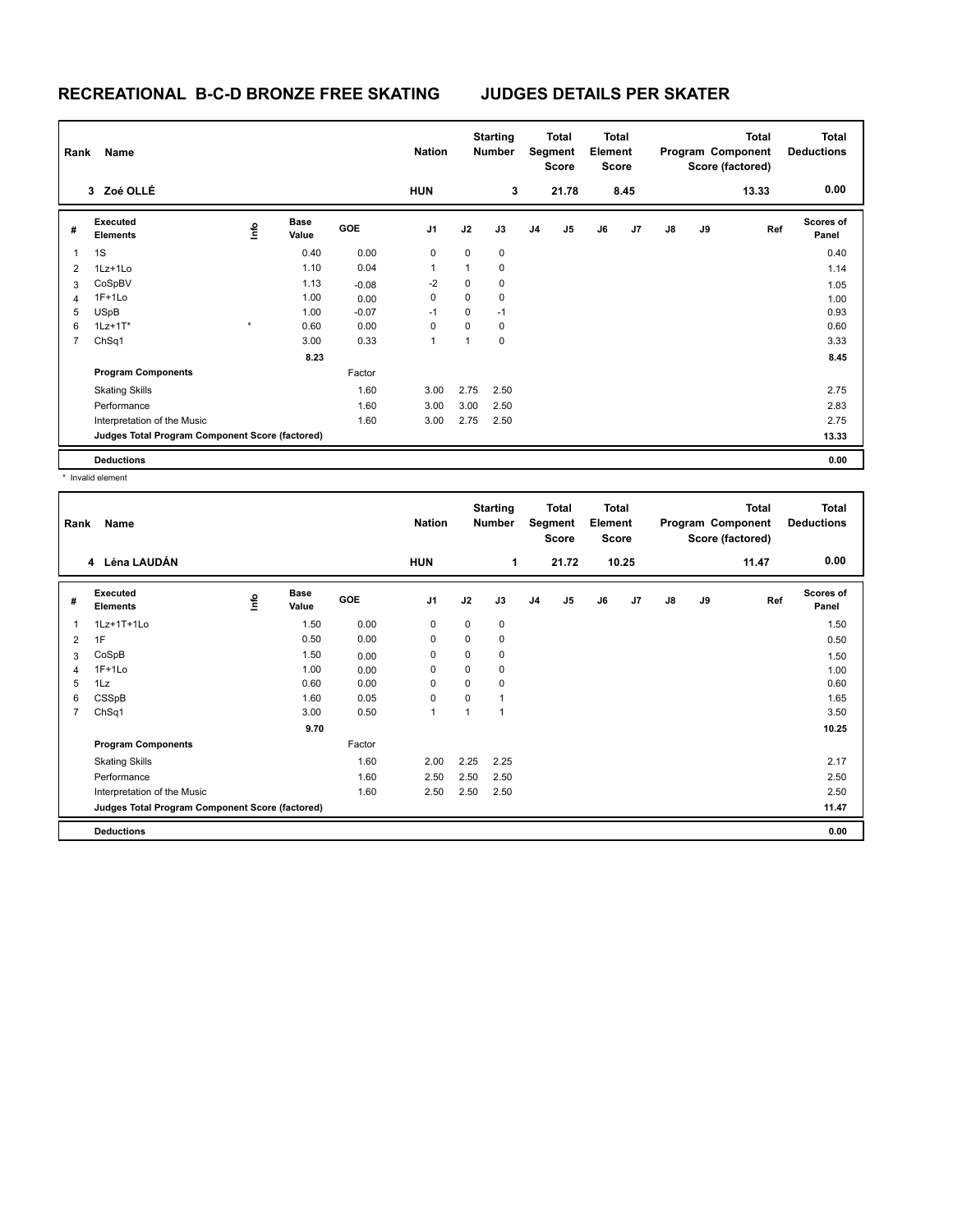**Program Components** 

| Rank           | Name                                            |      |                      |         | <b>Nation</b>  |                                  | <b>Starting</b><br><b>Number</b> |                                                | <b>Total</b><br>Segment<br><b>Score</b> | <b>Total</b><br>Element<br><b>Score</b> |      |    |    | <b>Total</b><br>Program Component<br>Score (factored) | <b>Total</b><br><b>Deductions</b> |
|----------------|-------------------------------------------------|------|----------------------|---------|----------------|----------------------------------|----------------------------------|------------------------------------------------|-----------------------------------------|-----------------------------------------|------|----|----|-------------------------------------------------------|-----------------------------------|
|                | <b>Lilien JESZENSZKY</b><br>5                   |      |                      |         | <b>HUN</b>     |                                  | 2                                |                                                | 19.56                                   |                                         | 9.02 |    |    | 10.54                                                 | 0.00                              |
| #              | Executed<br><b>Elements</b>                     | lnfo | <b>Base</b><br>Value | GOE     | J <sub>1</sub> | J2                               | J3                               | J <sub>4</sub>                                 | J5                                      | J6                                      | J7   | J8 | J9 | Ref                                                   | <b>Scores of</b><br>Panel         |
| 1              | 1F+1Lo+1T                                       |      | 1.40                 | $-0.02$ | $-1$           | $\mathbf 0$                      | 0                                |                                                |                                         |                                         |      |    |    |                                                       | 1.38                              |
| $\overline{2}$ | 1F                                              |      | 0.50                 | 0.00    | $\mathbf 0$    | $\mathbf 0$                      | $\mathbf 0$                      |                                                |                                         |                                         |      |    |    |                                                       | 0.50                              |
| 3              | CoSpB                                           |      | 1.50                 | $-0.15$ | $-2$           | $-1$                             | 0                                |                                                |                                         |                                         |      |    |    |                                                       | 1.35                              |
| $\overline{4}$ | 1Lz                                             |      | 0.60                 | 0.00    | 0              | 0                                | 0                                |                                                |                                         |                                         |      |    |    |                                                       | 0.60                              |
| 5              | $1Lo+1T$                                        |      | 0.90                 | 0.00    | $\Omega$       | $\Omega$                         | 0                                |                                                |                                         |                                         |      |    |    |                                                       | 0.90                              |
| 6              | ChSq1                                           |      | 3.00                 | 0.00    | $\mathbf 0$    | $\mathbf 0$                      | $\mathbf 0$                      |                                                |                                         |                                         |      |    |    |                                                       | 3.00                              |
| $\overline{7}$ | CSSp1V                                          |      | 1.43                 | $-0.14$ | $-1$           | $-1$                             | $-1$                             |                                                |                                         |                                         |      |    |    |                                                       | 1.29                              |
|                |                                                 |      | 9.33                 |         |                |                                  |                                  |                                                |                                         |                                         |      |    |    |                                                       | 9.02                              |
|                | <b>Program Components</b>                       |      |                      | Factor  |                |                                  |                                  |                                                |                                         |                                         |      |    |    |                                                       |                                   |
|                | <b>Skating Skills</b>                           |      |                      | 1.60    | 2.00           | 2.25                             | 2.25                             |                                                |                                         |                                         |      |    |    |                                                       | 2.17                              |
|                | Performance                                     |      |                      | 1.60    | 2.25           | 2.25                             | 2.00                             |                                                |                                         |                                         |      |    |    |                                                       | 2.17                              |
|                | Interpretation of the Music                     |      |                      | 1.60    | 2.25           | 2.25                             | 2.25                             |                                                |                                         |                                         |      |    |    |                                                       | 2.25                              |
|                | Judges Total Program Component Score (factored) |      |                      |         |                |                                  |                                  |                                                |                                         |                                         |      |    |    |                                                       | 10.54                             |
|                | <b>Deductions</b>                               |      |                      |         |                |                                  |                                  |                                                |                                         |                                         |      |    |    |                                                       | 0.00                              |
|                |                                                 |      |                      |         |                |                                  |                                  |                                                |                                         |                                         |      |    |    |                                                       |                                   |
| Rank<br>Name   |                                                 |      |                      |         | <b>Nation</b>  | <b>Starting</b><br><b>Number</b> |                                  | <b>Total</b><br><b>Segment</b><br><b>Score</b> |                                         | <b>Total</b><br>Element<br><b>Score</b> |      |    |    | <b>Total</b><br>Program Component<br>Score (factored) | <b>Total</b><br><b>Deductions</b> |
|                | 6 Janka SCHWARCZENBERGER                        |      |                      |         | <b>HUN</b>     |                                  | 5                                |                                                | 18.99                                   |                                         | 8.43 |    |    | 11.06                                                 | $-0.50$                           |
| #              | Executed<br><b>Elements</b>                     | ١nfo | <b>Base</b><br>Value | GOE     | J <sub>1</sub> | J2                               | J3                               | J <sub>4</sub>                                 | J <sub>5</sub>                          | J6                                      | J7   | J8 | J9 | Ref                                                   | <b>Scores of</b><br>Panel         |
| 1              | 1Lz                                             |      | 0.60                 | 0.00    | 0              | $\mathbf 0$                      | 0                                |                                                |                                         |                                         |      |    |    |                                                       | 0.60                              |
| $\overline{2}$ | $1F+1Lo$                                        |      | 1.00                 | $-0.25$ | $-5$           | $-5$                             | $-5$                             |                                                |                                         |                                         |      |    |    |                                                       | 0.75                              |
| 3              | CoSpBV                                          |      | 1.13                 | $-0.11$ | $-1$           | $-1$                             | $-1$                             |                                                |                                         |                                         |      |    |    |                                                       | 1.02                              |
| 4              | 1S                                              |      | 0.40                 | 0.00    | $\mathbf 0$    | $\Omega$                         | 0                                |                                                |                                         |                                         |      |    |    |                                                       | 0.40                              |

5 ChSq1 3.00 0.00 0 0 0 3.00 6 1F+1T+1Lo 1.40 0.00 0 0 0 1.40 7 SSp1 1.30 -0.04 -1 0 0 1.26

Factor

Skating Skills 2.50 2.00 2.25 1.60 2.25

Performance 2.33 2.25 2.25 2.25 2.25 2.25 2.50 2.33 Interpretation of the Music 2.33 2.95 2.25 2.25 2.25 2.25 2.33 2.33

**Deductions** Falls: -0.50 **-0.50 Judges Total Program Component Score (factored) 11.06**

 **8.83 8.43**